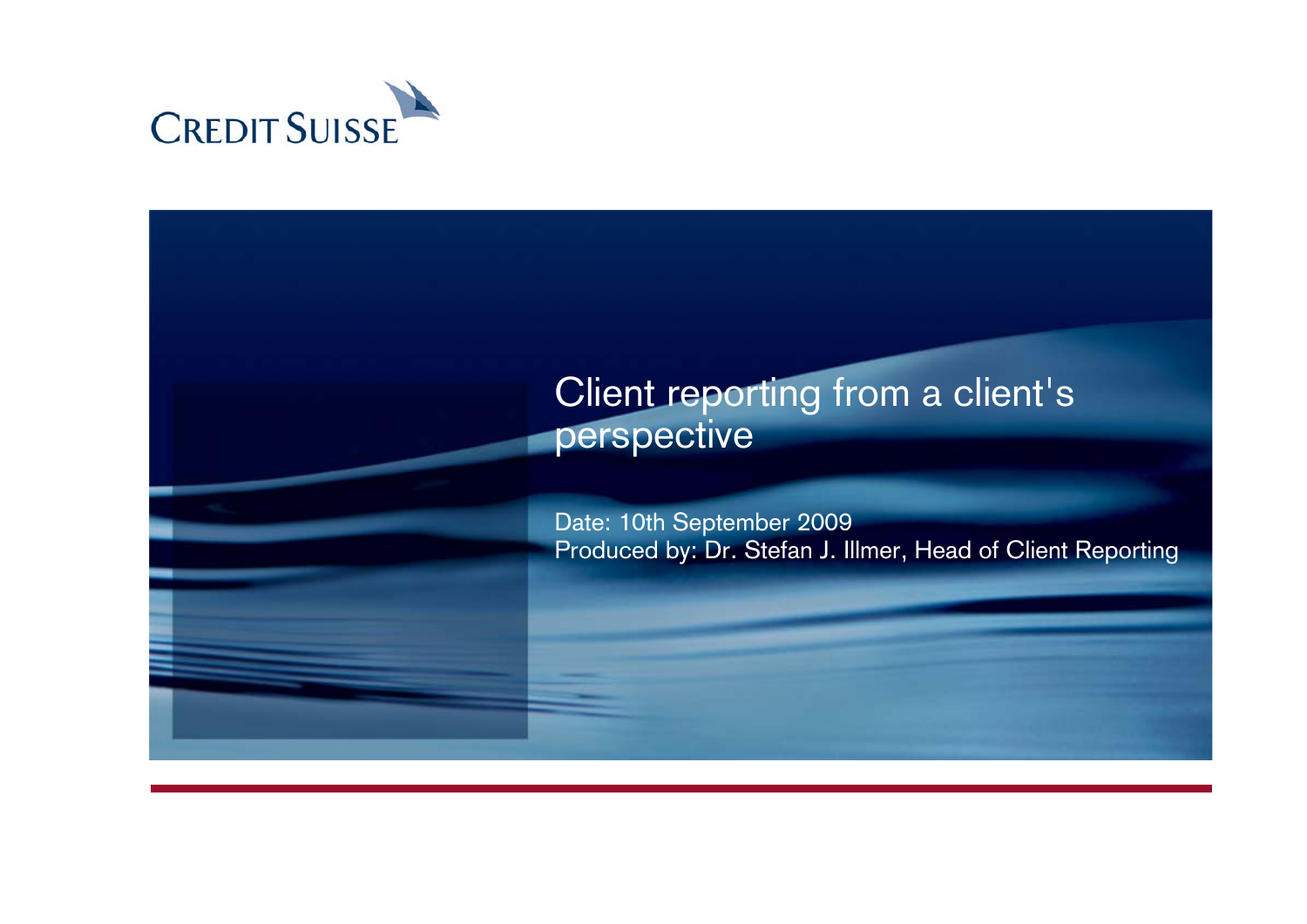# What is client reporting?



Client reporting in general is the presentation of information and in the asset management industry specifically it is the illustration of the investments made, the results achieved and the risks taken.

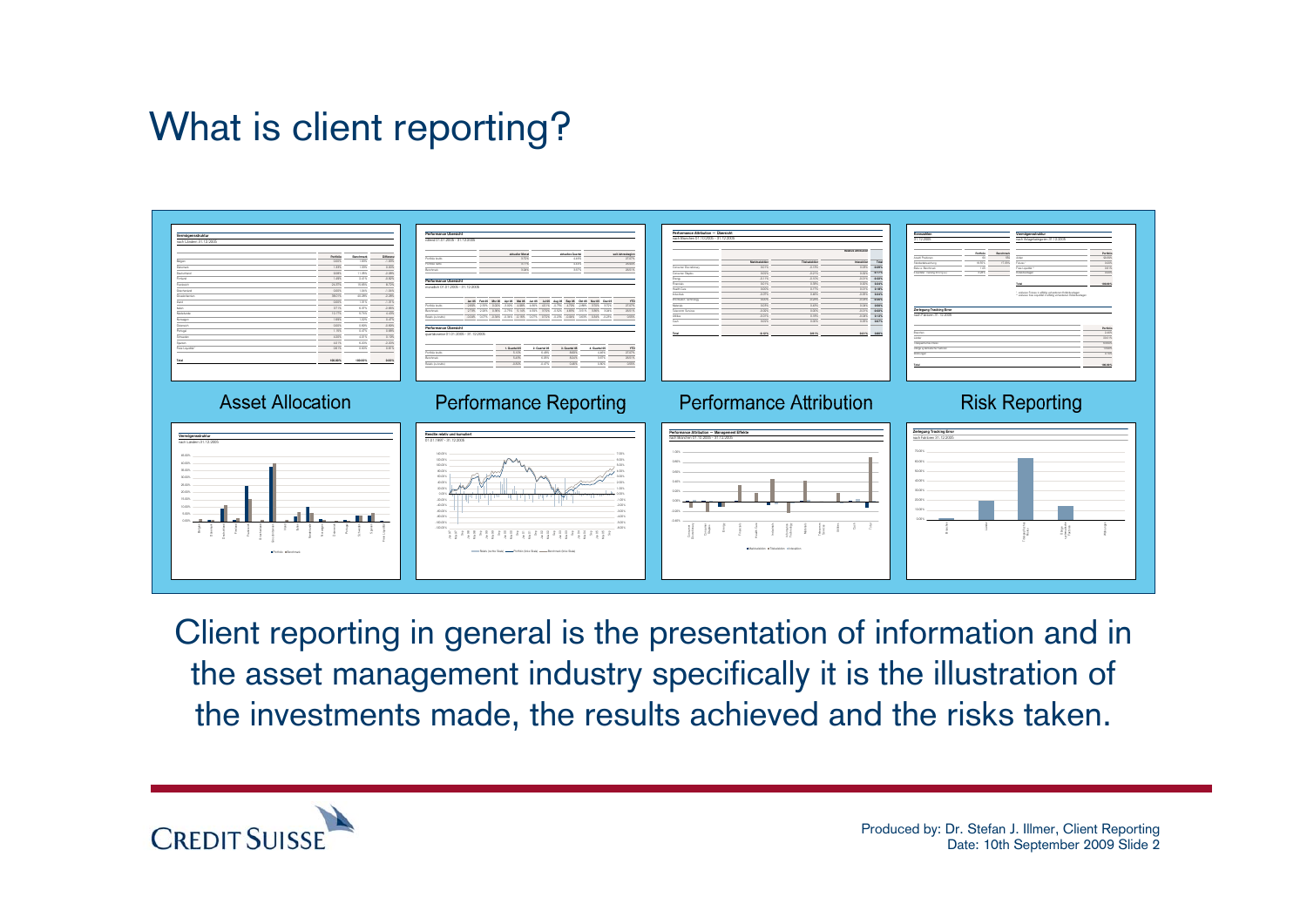## Why do we need client reporting? (1/3)





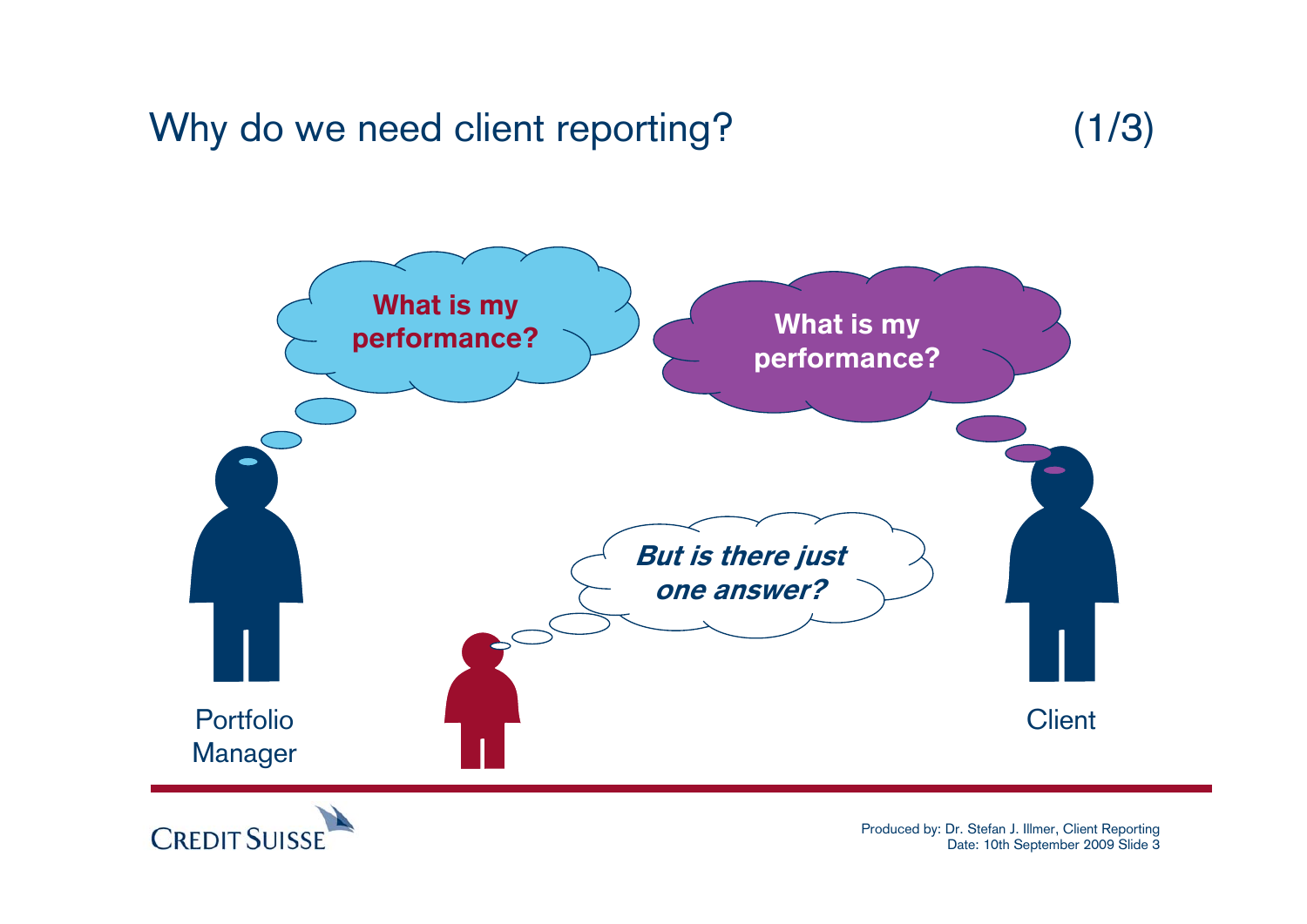## Why do we need client reporting? (2/3)





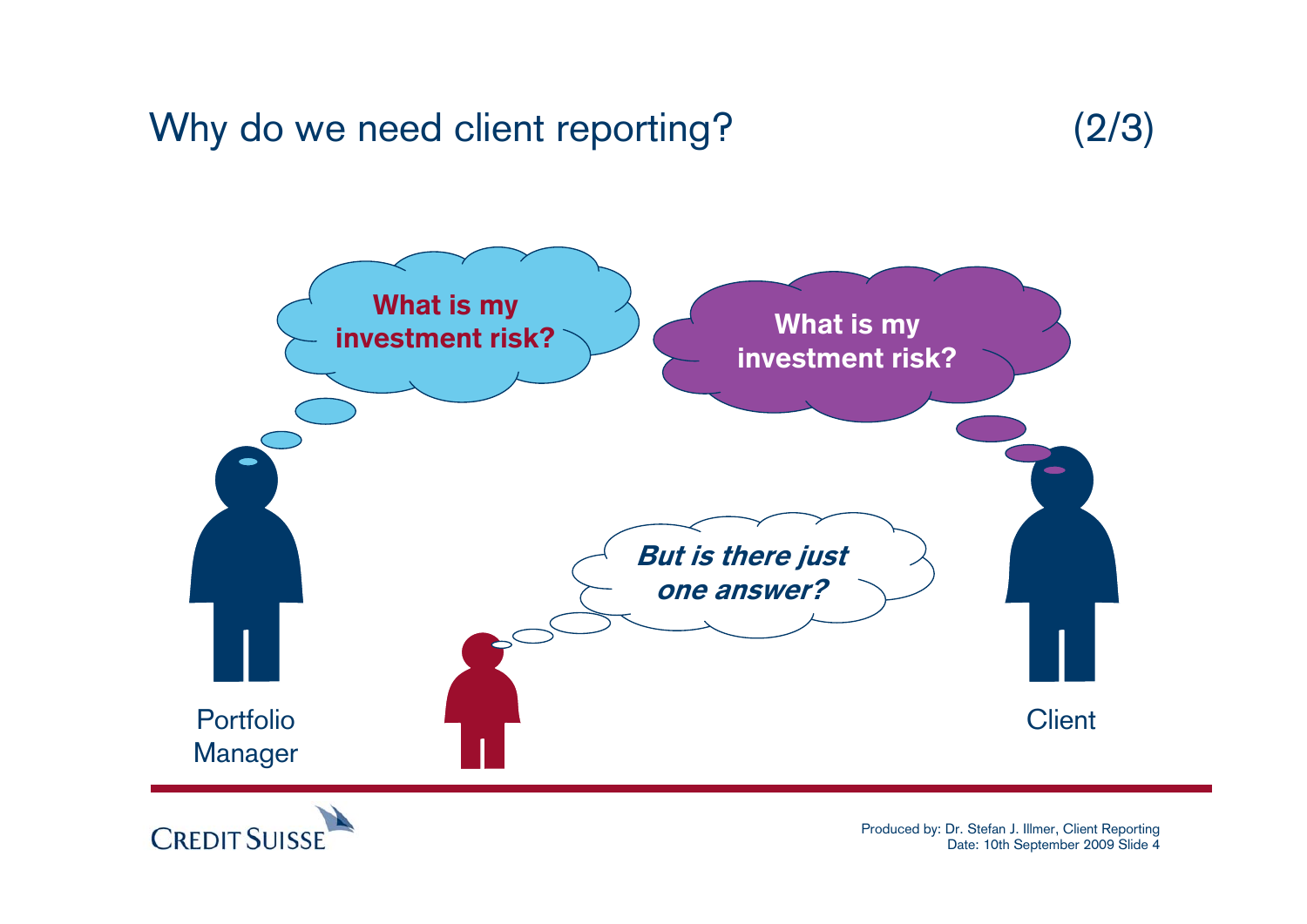## Why do we need client reporting? (3/3)





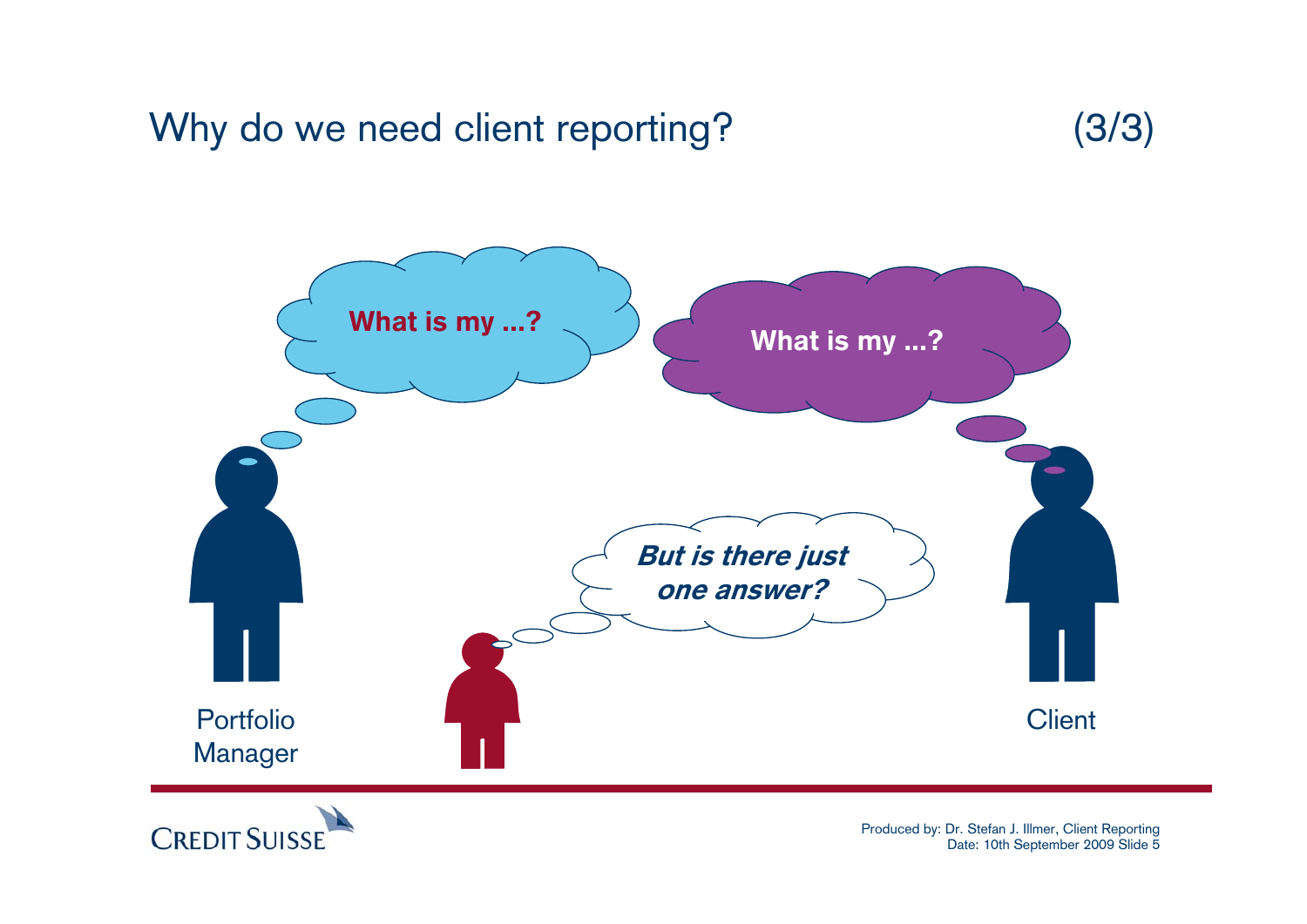## Is there a common understanding? (1/3)





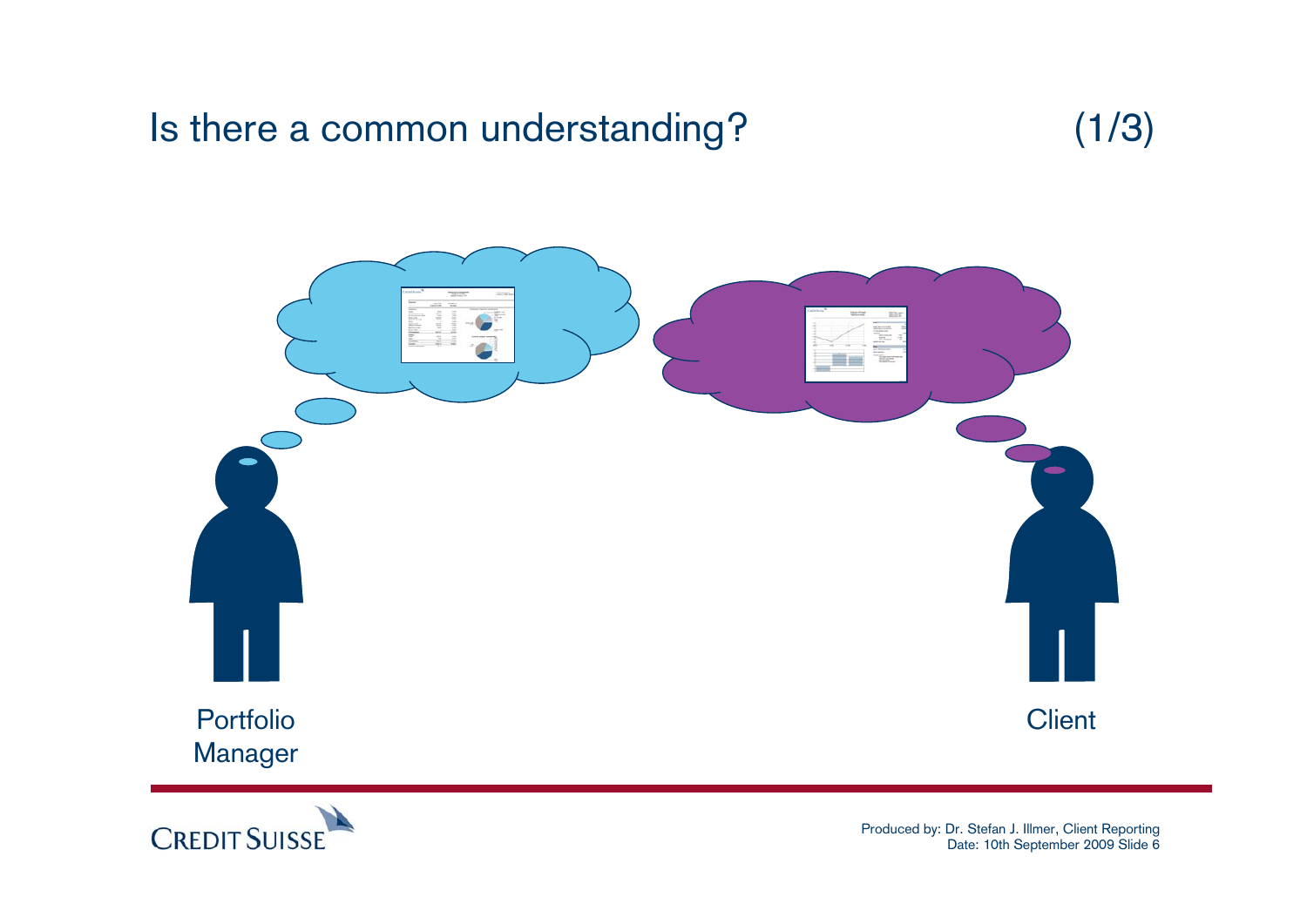## Is there a common understanding? (2/3)





#### Areas for discussion:

- returns (TWR versus MWR),
- relevant capital if overlay or leverage,
- market value versus economical exposure,
- fees and taxes (gross versus net),
- absolute versus relative return,
- absolute versus relative risk,
- absolute versus relative measures,
- reporting periods,
- underlying prices (benchmark versus custodian prices),
- definition of risk (volatility, VAR, CVAR historical versus expected),
- valuation of illiquid investments,

- etc.

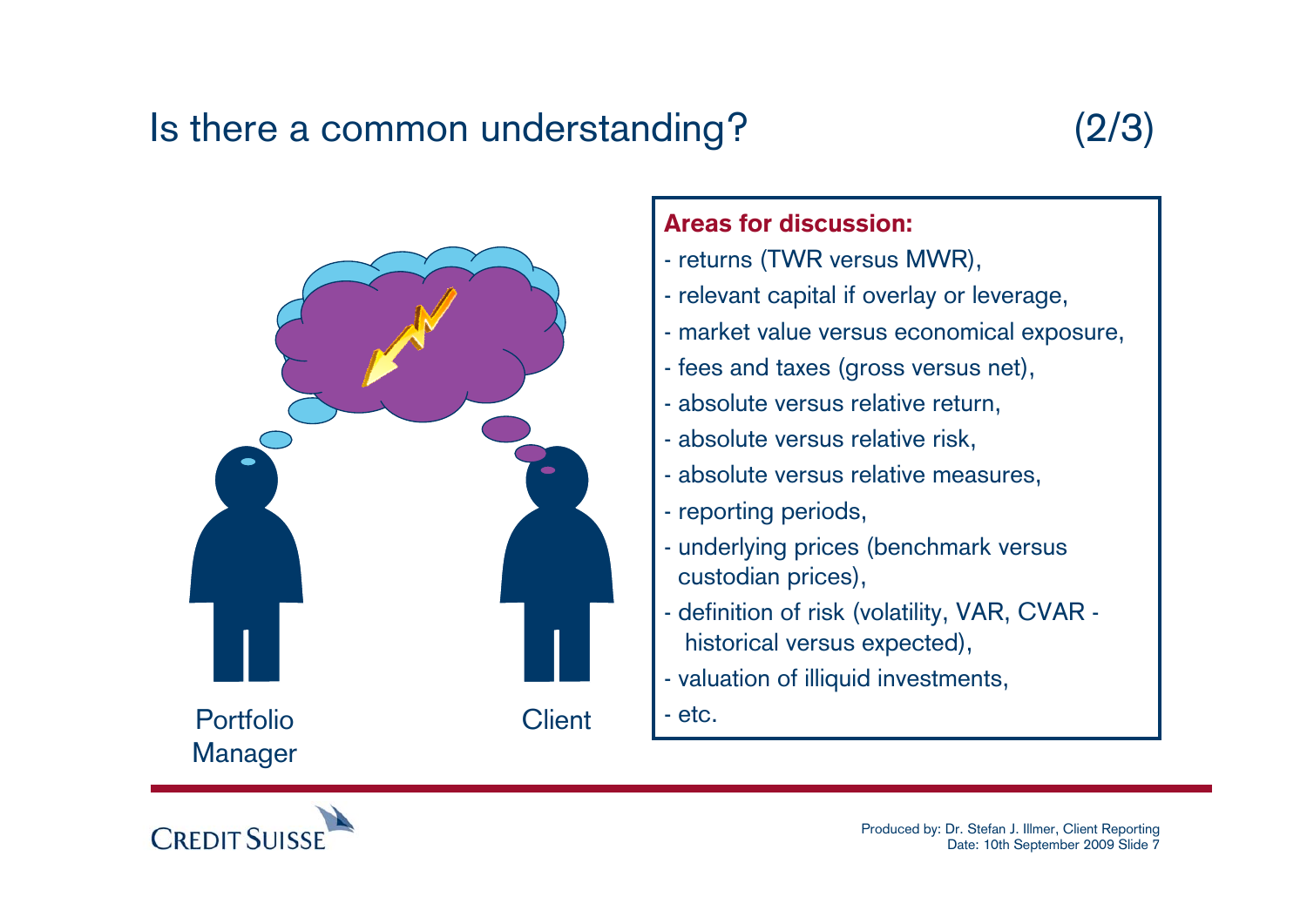

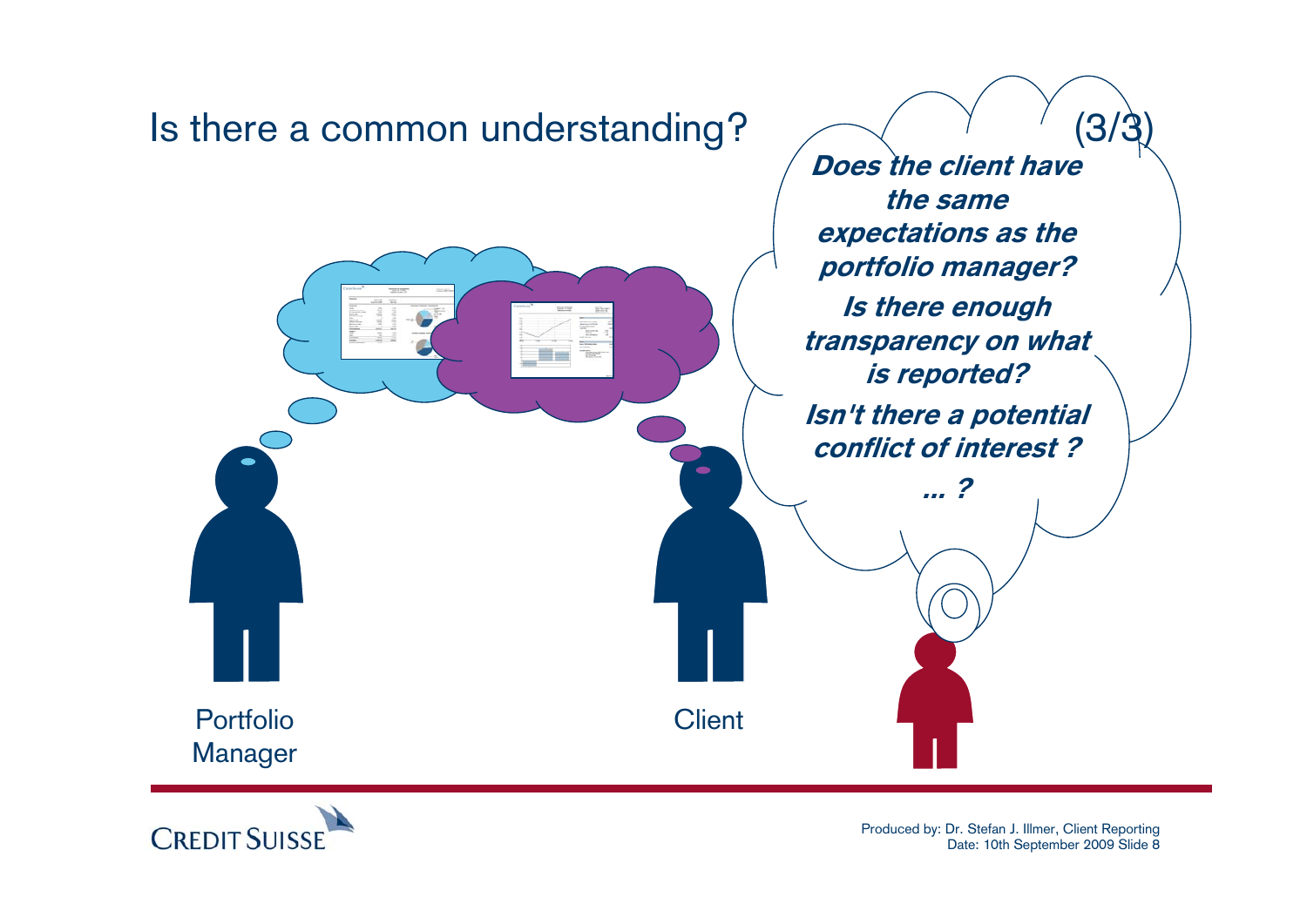## Challenges in meeting both expectations

- Provide information on the investments made that both perspectives are addressed (e.g. instrument classifications and grouping, pricing of securities, etc.) => tailor-made client reporting.
- Provide performance analytics from both perspectives, means TWR as well as MWR, gross and net returns (fees and taxes), etc.
- e<br>Sa Education of both parties on the differences based on the viewing from different perspectives.



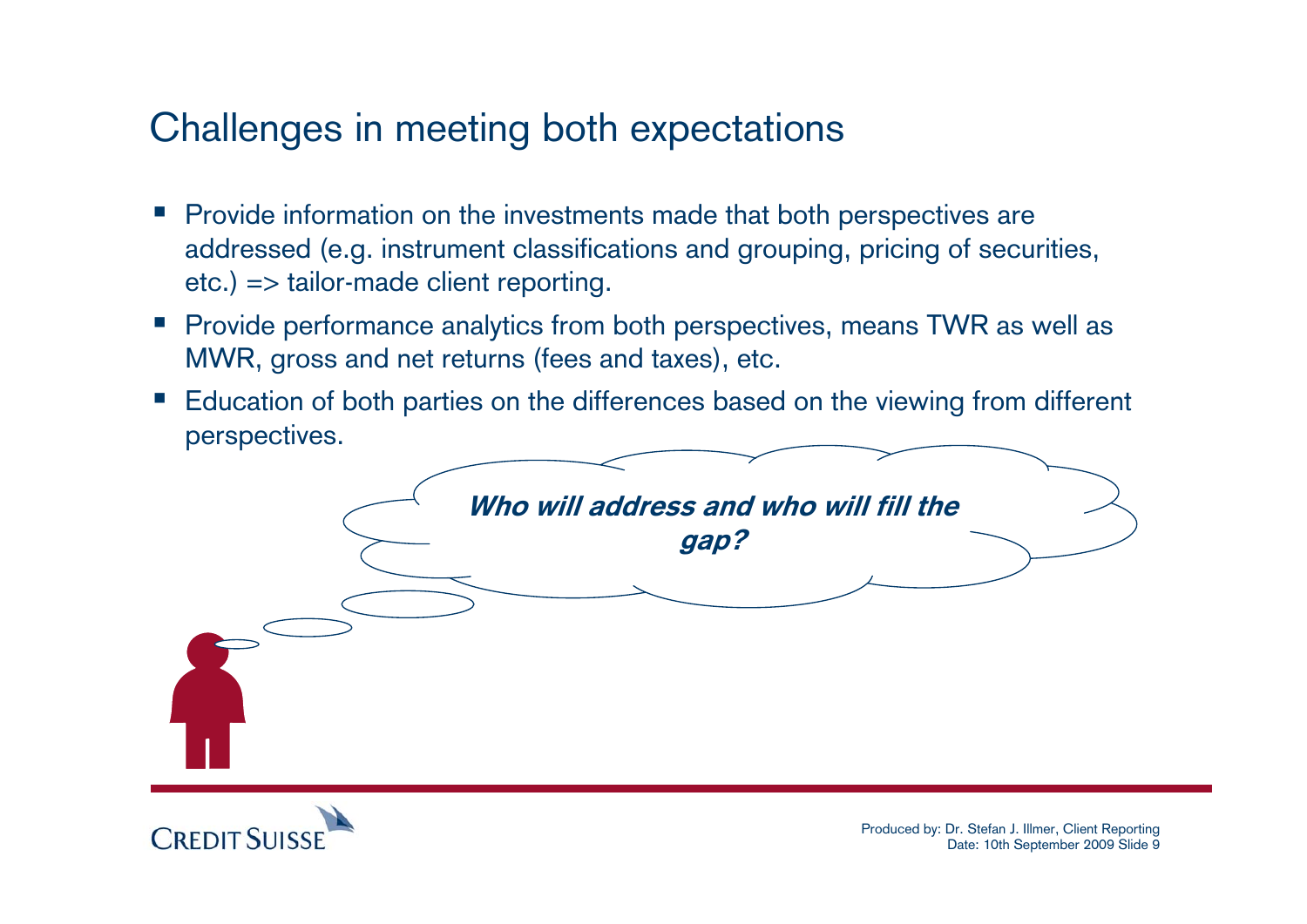## Transparency within client reporting



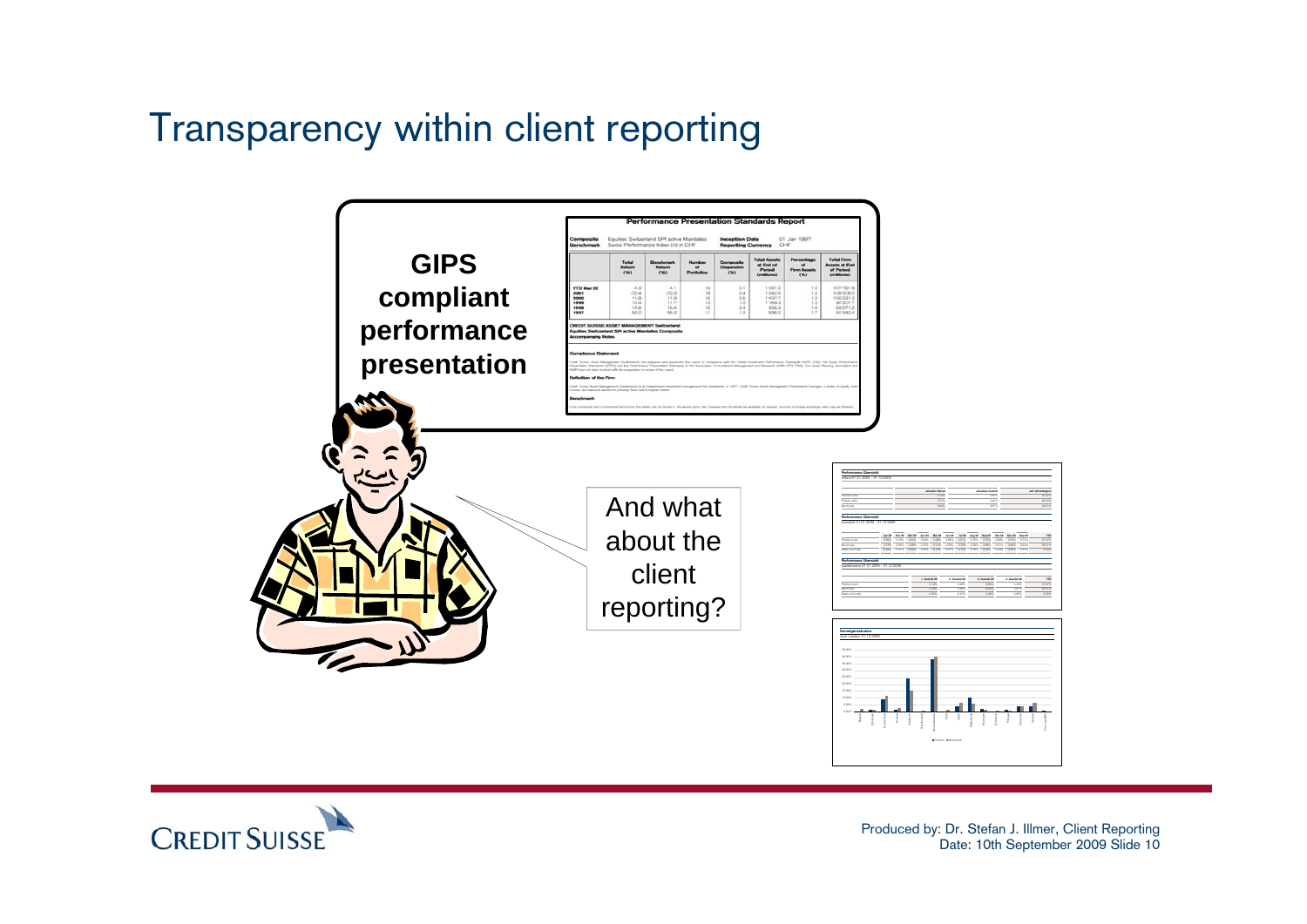## Main points of a client investment reporting standard

- Guiding principles should be based on the GIPS Standards as client investment reporting faces similar transparency issues as performance presentations.
- e<br>S Existing statutory regulations - like MIFID or UCITS - will be taken into account to ensure conformity.
- e<br>S Mainly will address fair presentation and full disclosure and less comparability as design and content are proprietary to asset management firms.
- $\mathcal{L}_{\mathcal{A}}$  Potential areas to be addressed are a) valuation, b) calculation methods, c) presentation and content, d) disclosures and descriptive information as well as e) verification

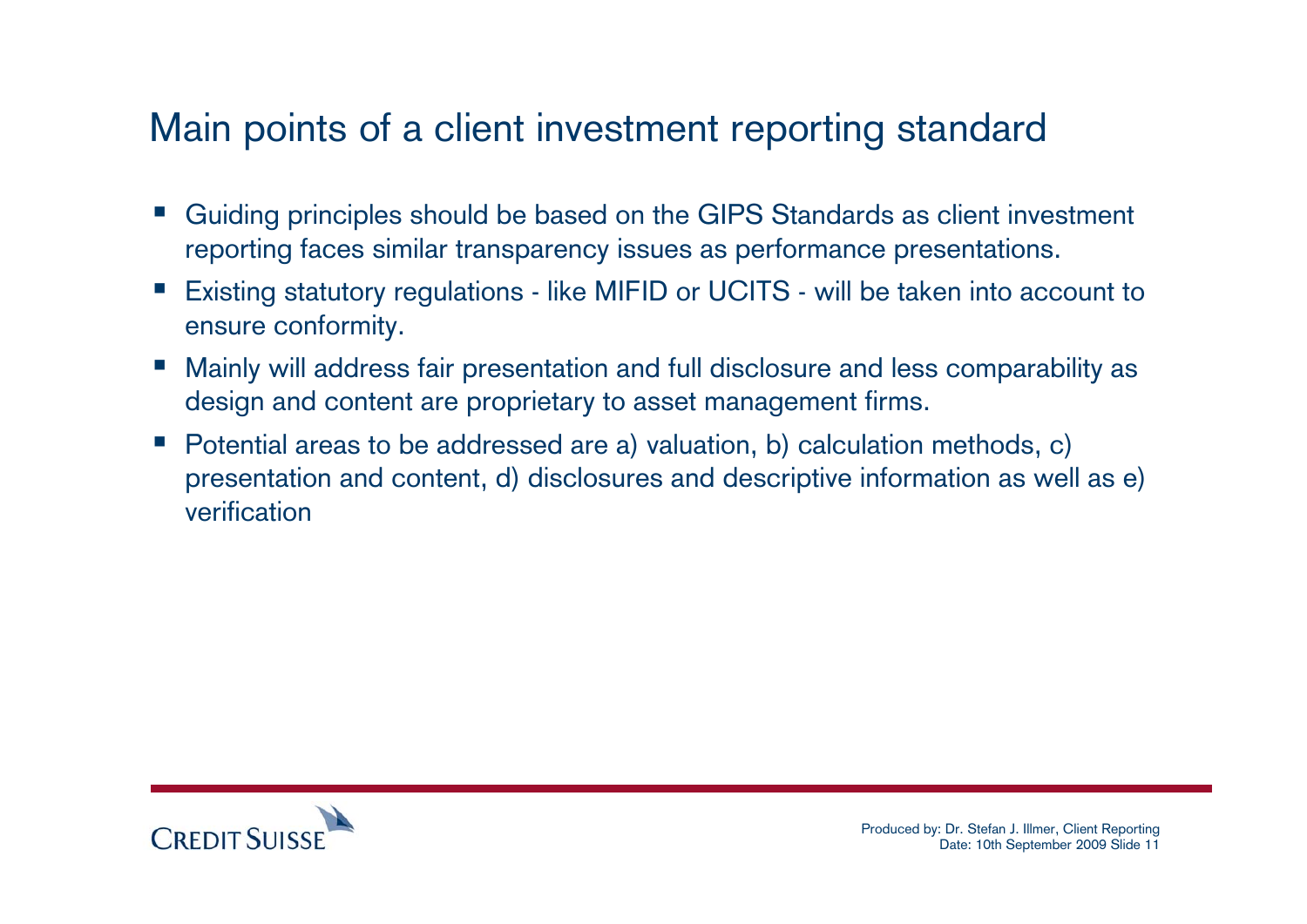## References

 $\overline{\phantom{a}}$  Investment Performance Measurement Newsletter - August 2009: "Client Investment Reporting: The Need for a Global Standard" by Stefan J. Illmer and Dimitri Senik

=> http://www.cfainstitute.org/memresources/communications/ipm/index.html.

- $\mathcal{L}_{\mathcal{A}}$  Performance Measurement & Client Reporting Review e-newsletter - Summer 2009: "Client reporting: Is it really what everybody thinks it is?" by Stefan J. Illmer
	- => http://pmcrr.live.subhub.com.
- $\mathcal{L}_{\mathcal{A}}$  RIPS EMEA Guidance for Recipients of Investment Reporting => http://www.swissbanking.org/home/swissbanking-spps-ipc-eipc.htm.
- $\mathcal{L}_{\mathcal{A}}$  2006 Swiss Client Reporting Survey
	- $\Rightarrow$

http://www.pwc.ch/user\_content/editor/files/ind\_bank\_gips/pwc\_swiss\_client\_r eporting\_survey\_e.pdf